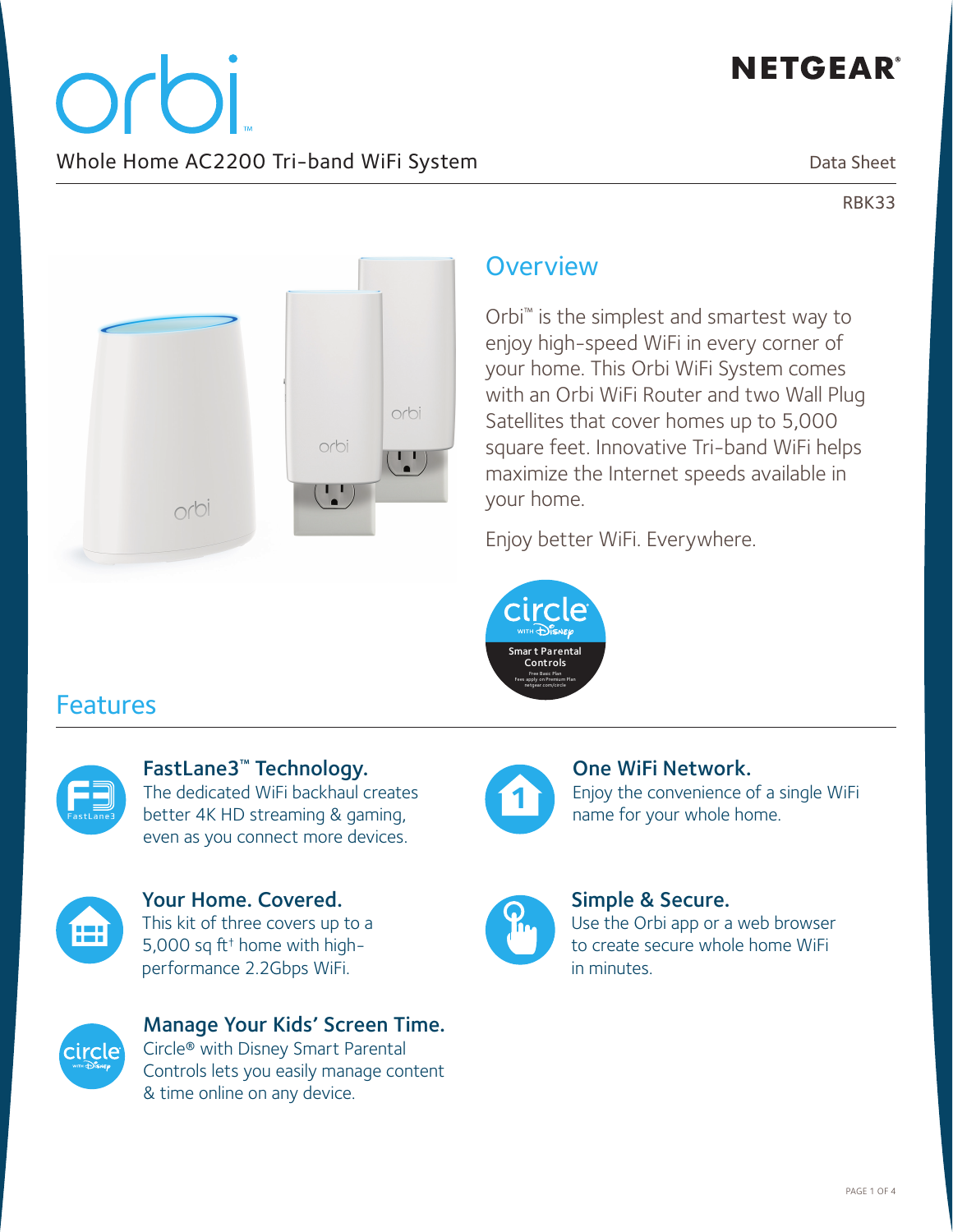# **NETGEAR®**

# orbi Whole Home AC2200 Tri-band WiFi System

Data Sheet

RBK33

# House Diagram



1 Internet plan and devices that support these speeds are required.





### Get started with the Orbi app

Use the Orbi app to set up and manage your network. To find the app, scan one of the following QR codes or search for NETGEAR Orbi in the Apple App Store or Google Play Store.

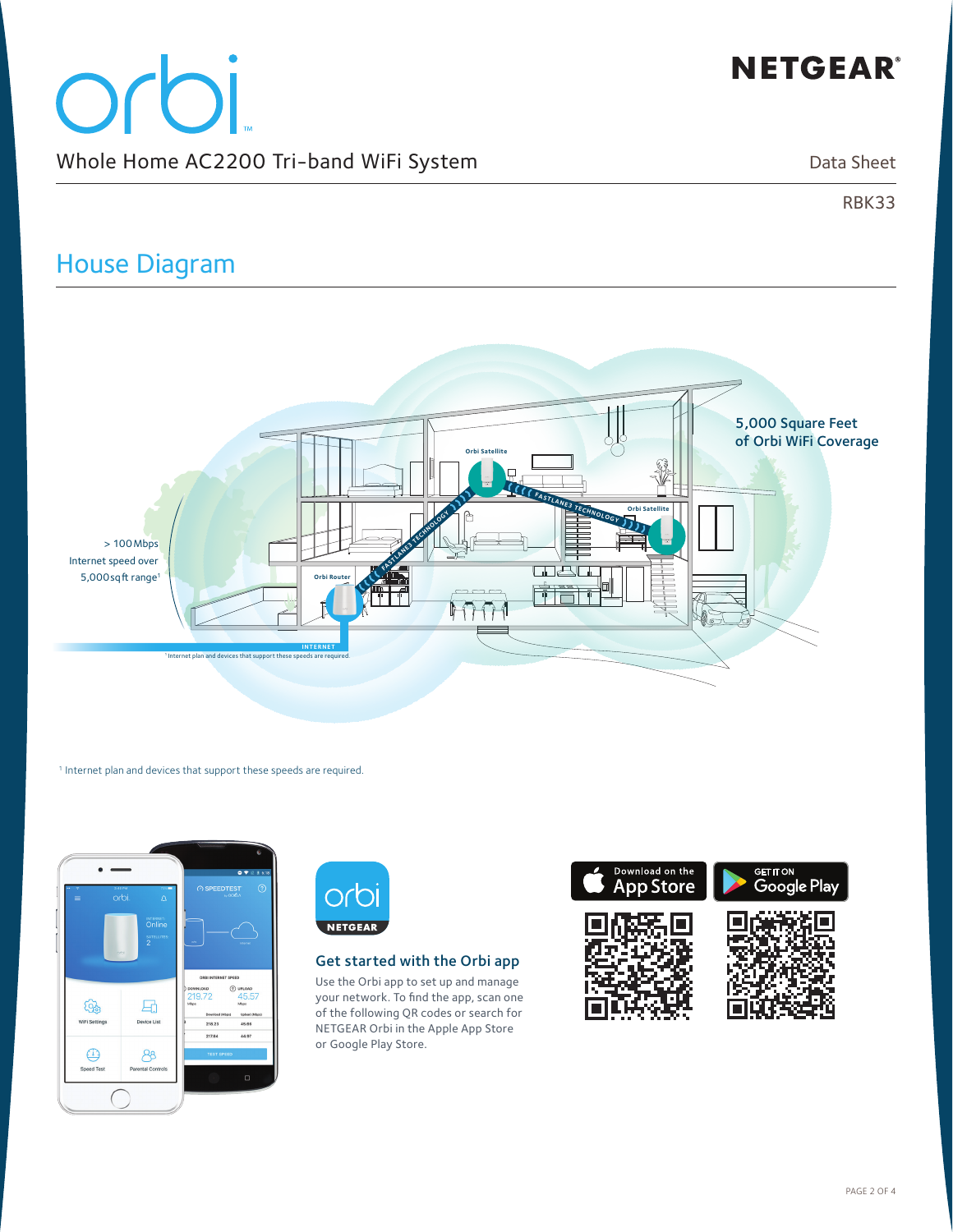

# orbi Whole Home AC2200 Tri-band WiFi System

Data Sheet

RBK33

# Orbi Router (RBR40)

# orbi



Orbi Wall Plug Satellite (RBW30)